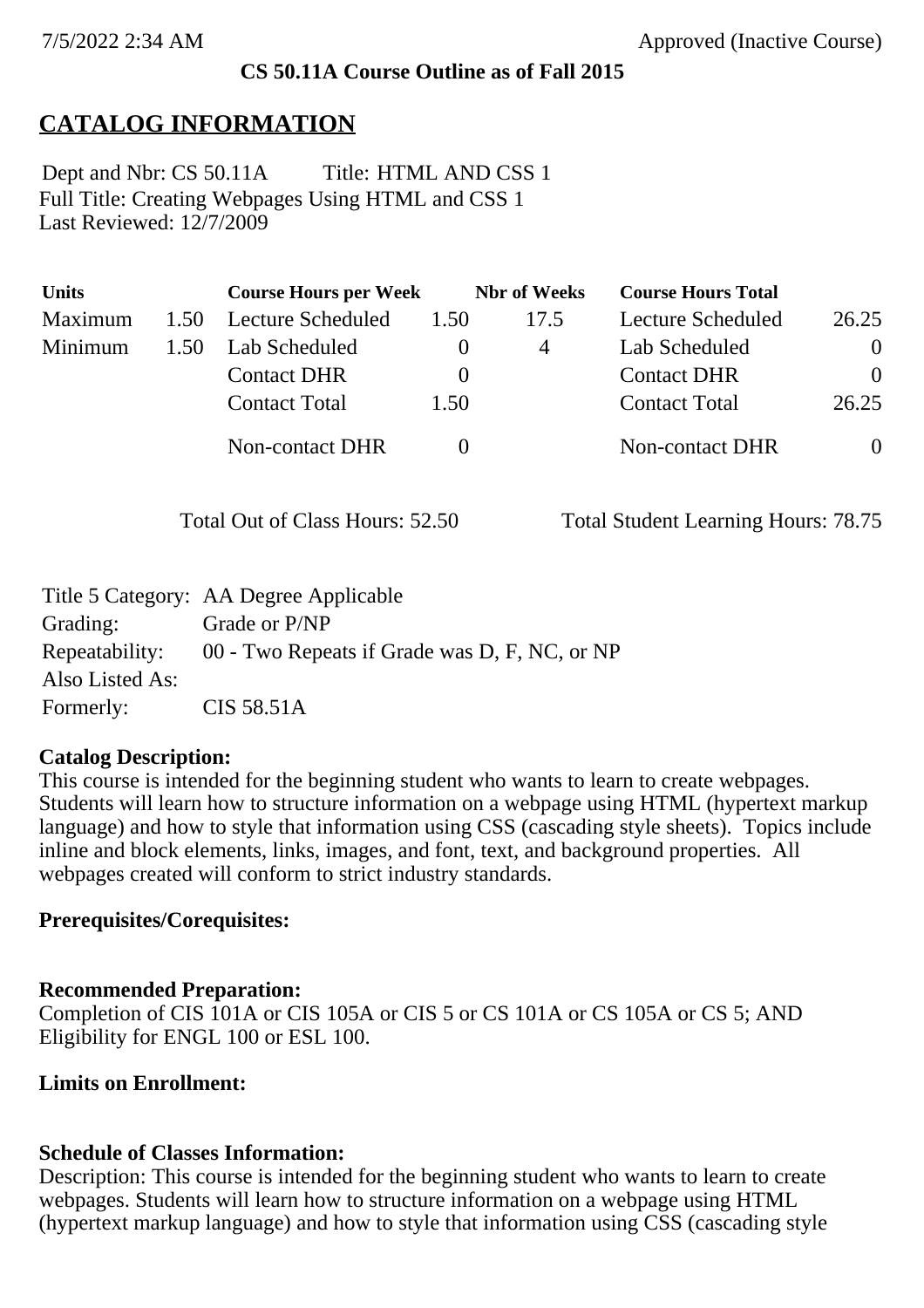sheets). Topics include inline and block elements, links, images, and font, text, and background properties. All webpages created will conform to strict industry standards. (Grade or P/NP) Prerequisites/Corequisites: Recommended: Completion of CIS 101A or CIS 105A or CIS 5 or CS 101A or CS 105A or CS 5; AND Eligibility for ENGL 100 or ESL 100. Limits on Enrollment: Transfer Credit: Repeatability: Two Repeats if Grade was D, F, NC, or NP

# **ARTICULATION, MAJOR, and CERTIFICATION INFORMATION:**

| <b>AS Degree:</b><br><b>CSU GE:</b> | Area<br><b>Transfer Area</b> | Effective:<br>Effective: | Inactive:<br>Inactive: |
|-------------------------------------|------------------------------|--------------------------|------------------------|
| IGETC:                              | <b>Transfer Area</b>         | Effective:               | Inactive:              |
| <b>CSU Transfer:</b>                | Effective:                   | Inactive:                |                        |
| <b>UC</b> Transfer:                 | Effective:                   | Inactive:                |                        |

**CID:**

## **Certificate/Major Applicable:**

[Both Certificate and Major Applicable](SR_ClassCheck.aspx?CourseKey=CS50.11A)

# **COURSE CONTENT**

## **Outcomes and Objectives:**

Upon completion of the course, students will be able to:

1. Create a simple website.

2. Develop webpages that utilize the following HTML elements: html, head, title, body, h1, h2, p, a, img, strong, em, pre, br, q, blockquote, ol, ul, li, and meta.

3. Develop webpages that utilize the following CSS properties: border-bottom, backgroundcolor, font-family, font-size, font-weight, font-style, color, and text-decoration.

4. Develop webpages that utilize the CSS concepts of selection, inheritance, and classes.

5. Develop webpages that conform to the XHTML 1.0 Strict standard.

6. Summarize the following website development concepts: element, tag, attribute, element nesting, links, paths, block element, inline element, rule, selector, property, and validation. 7. Upload a website to a web server.

# **Topics and Scope:**

- 1. Basic webpage structure
- a. Html, head, title, body, h1, h2, and p elements
- b. Text editor basics
- c. Uploading webpages to a server
- d. Roles of web servers and web browsers
- e. Definitions: element, tag, opening tag, closing tag, tag content, attribute
- f. Proper nesting of elements
- g. Structure vs. presentation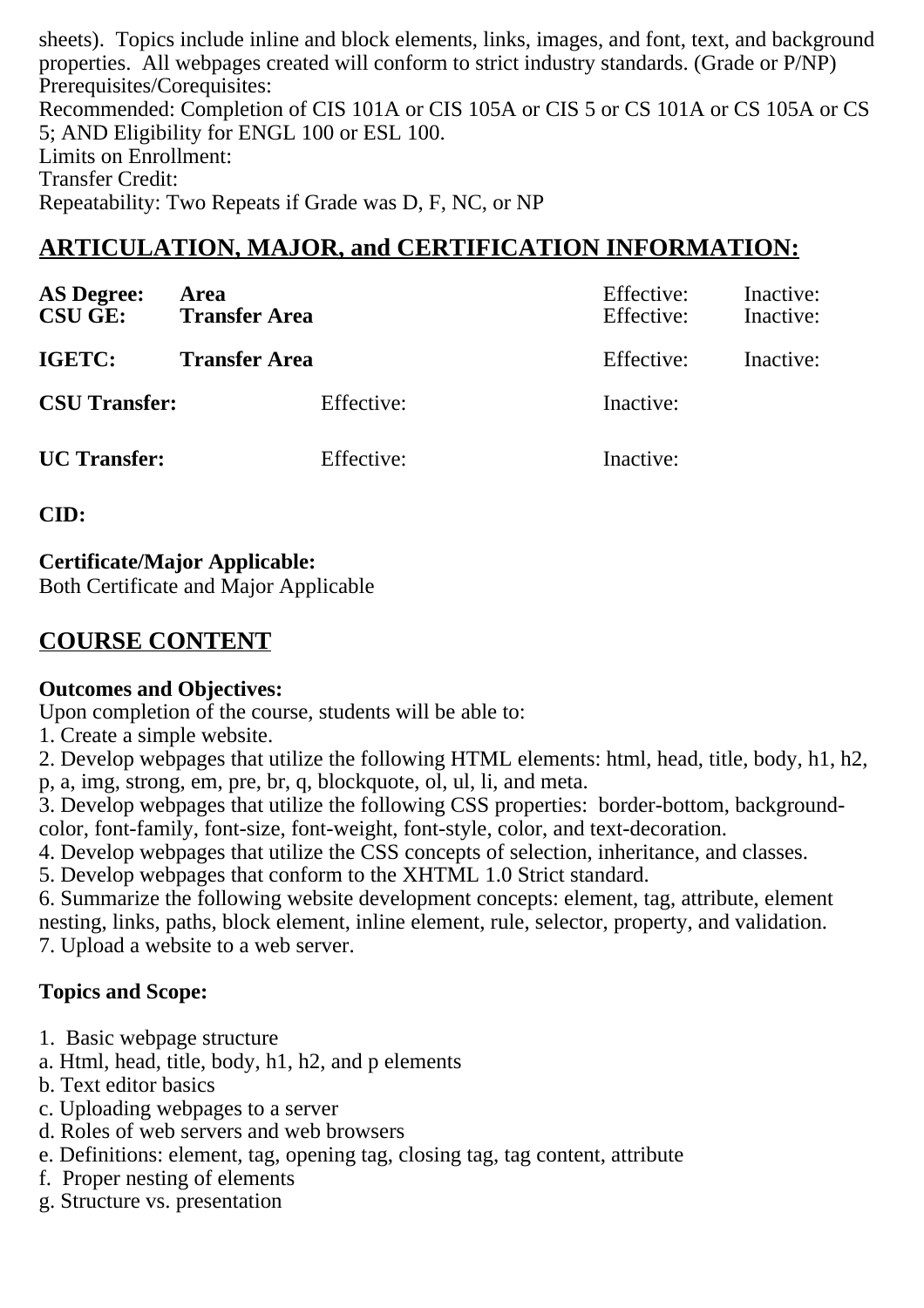- 2. Links
- a. Links using relative paths
- b. Links using complete URLs
- c. Links to id's within a webpage
- d. Navigation bars
- e. Validating HTML code to the XHTML 1.0 Strict standard
- f. Block elements vs. inline elements
- 3. Additional elements
- a. Strong
- b. Em
- c. Pre
- d. Br
- e. Q
- f. Blockquote
- g. Unordered and Ordered Lists
- h. Meta
- i. Using all elements according to XHTML 1.0 Strict standards
- 4. Images
- a. Using the img element to add images to a webpage
- b. The src, alt, height, and width attributes
- c. JPG vs. GIF
- d. Using folders to organize a website
- e. Using image editing software to resize an image
- f. Using thumbnails
- g. Using image editing software to create a transparent image
- 5. CSS usage
- a. Basic CSS rule structure (selector, property, value, style)
- b. Inline, embedded, and external stylesheets
- c. Selecting multiple elements
- d. Inheritance
- e. Overriding inheritance
- f. Classes
- g. CSS validation
- 6. CSS font properties
- a. Border-bottom
- b. Background-color
- c. Font-family
- d. Font-size, specified by em, %, px, and keyword
- e. Font-weight
- f. Font-style
- g. Color, specified by rgb, hex code, and keyword
- h. Text-decoration

# **Assignment:**

Required Assignments

- 1.  $25 60$  pages of textbook reading per week
- 2. 4 7 website projects. All webpages must be uploaded to the student.santarosa.edu server